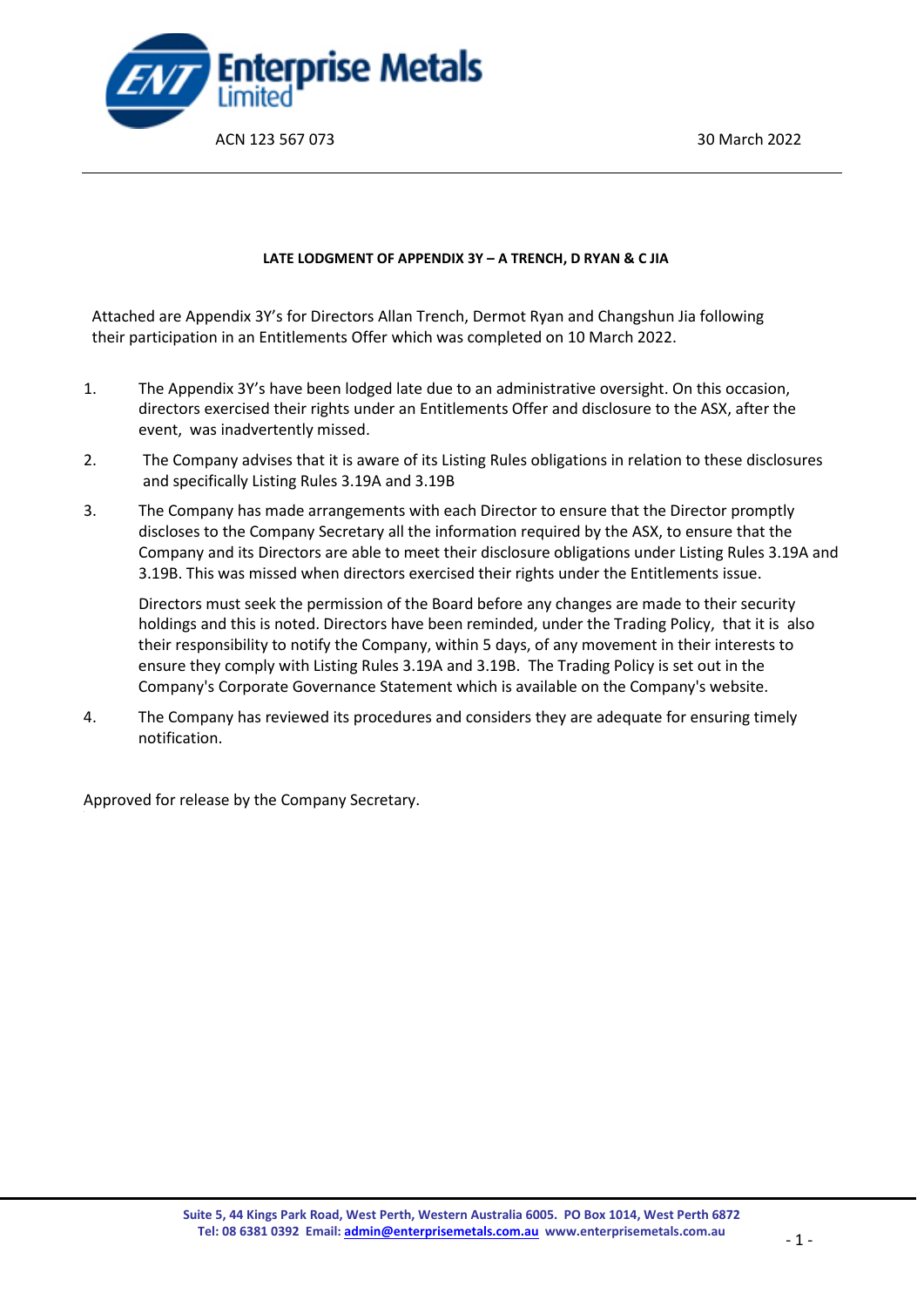#### *Rule 3.19A.2*

# **Appendix 3Y**

# **Change of Director's Interest Notice**

*Information or documents not available now must be given to ASX as soon as available. Information and documents given to ASX become ASX's property and may be made public.*

Introduced 30/09/01 Amended 01/01/11

| Name of entity ENTERPRISE METALS LIMITED |  |
|------------------------------------------|--|
| ABN 43 123 567 073                       |  |

We (the entity) give ASX the following information under listing rule 3.19A.2 and as agent for the director for the purposes of section 205G of the Corporations Act.

| <b>Name of Director</b> | Dr Allan Trench |
|-------------------------|-----------------|
| Date of last notice     | 15 June 2021    |

#### **Part 1 - Change of director's relevant interests in securities**

*In the case of a trust, this includes interests in the trust made available by the responsible entity of the trust*

Note: In the case of a company, interests which come within paragraph (i) of the definition of "notifiable interest of a director" should be disclosed in this part.

| <b>Direct or indirect interest</b>                                                                                   | Indirect                                                                         |
|----------------------------------------------------------------------------------------------------------------------|----------------------------------------------------------------------------------|
|                                                                                                                      |                                                                                  |
| Nature of indirect interest                                                                                          | 1.<br>Dr A & Mrs S L Trench <trench a="" c="" fund="" super=""></trench>         |
| (including registered holder)<br>Note: Provide details of the circumstances giving rise to the relevant<br>interest. | 2.<br>Dr A & Mrs S L Trench <cymru a="" c=""></cymru>                            |
| Date of change                                                                                                       | 10 March 2022                                                                    |
| No. of securities held prior to change                                                                               | 7,413,325 - ORD<br>1.                                                            |
|                                                                                                                      | 140,000 - Unlisted Options exercisable at<br>\$0.03 and expiring on 31/08/22     |
|                                                                                                                      | $2,546,364 - ORD$<br>2.                                                          |
|                                                                                                                      | 29,000 - Unlisted Options exercisable at \$0.03<br>and expiring on 31/08/22      |
|                                                                                                                      | 3,000,000 - Unlisted Options exercisable at<br>\$0.03 and expiring on $30/11/23$ |
| <b>Class</b>                                                                                                         | Shares & Options                                                                 |
| <b>Number acquired</b>                                                                                               | 926,665 - ORD<br>1.<br>308,888 Options ex \$0.025 exp 10 Mar 2024                |

<sup>+</sup> See chapter 19 for defined terms.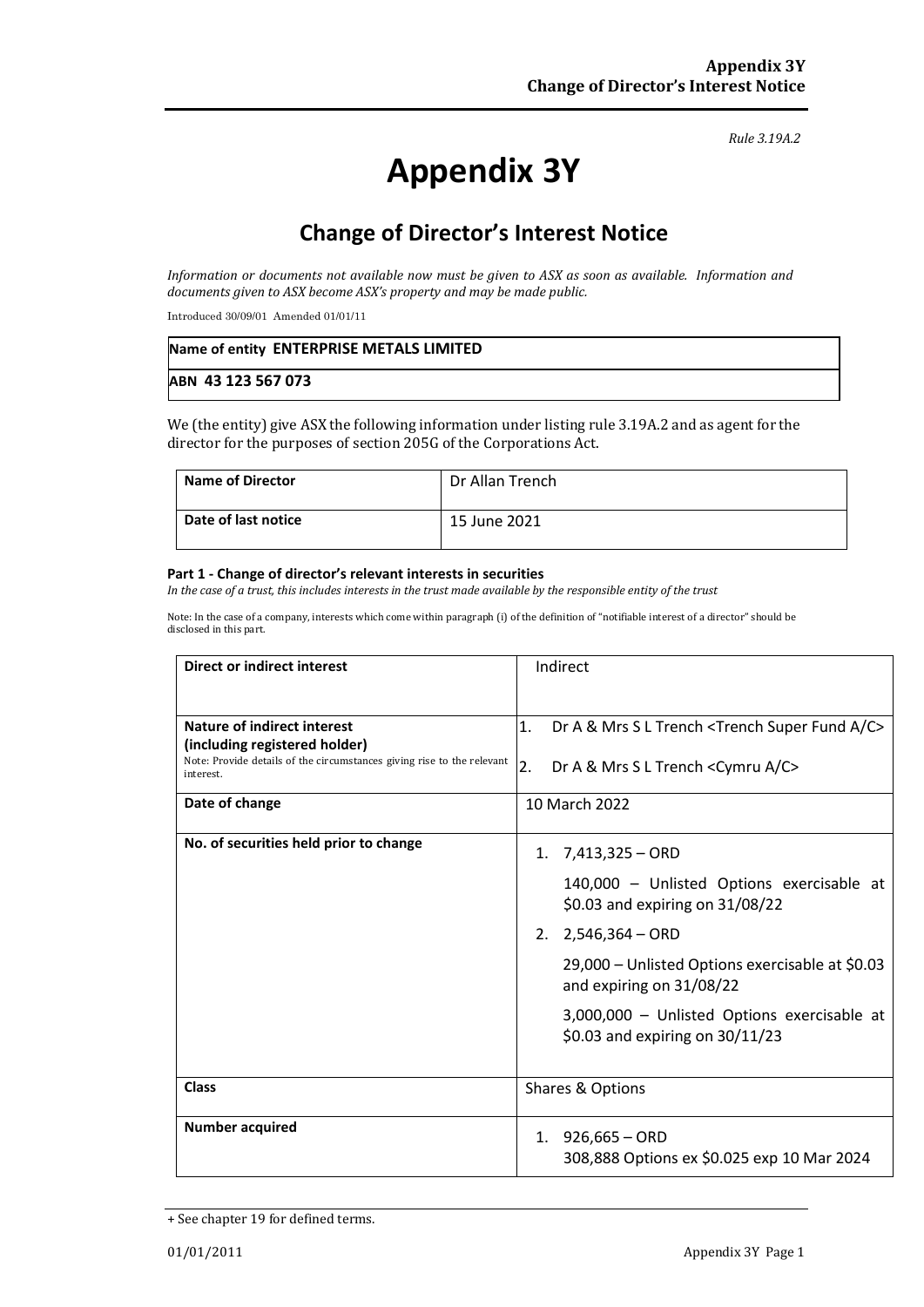| <b>Number disposed</b>                                                                                                                                                      |                                                                                                       |
|-----------------------------------------------------------------------------------------------------------------------------------------------------------------------------|-------------------------------------------------------------------------------------------------------|
| <b>Value/Consideration</b><br>Note: If consideration is non-cash, provide details and estimated<br>valuation                                                                | \$0.014 per share.                                                                                    |
| No. of securities held after change                                                                                                                                         | 8,339,990 - ORD<br>1.<br>140,000 - Unlisted Options exercisable at<br>\$0.03 and expiring on 31/08/22 |
|                                                                                                                                                                             | 308,888 Unlisted Options exercisable at<br>\$0.025 and expiring on 10/03/24                           |
|                                                                                                                                                                             | 2.<br>$2,546,364 - ORD$                                                                               |
|                                                                                                                                                                             | 29,000 – Unlisted Options exercisable at \$0.03<br>and expiring on 31/08/22                           |
|                                                                                                                                                                             | 3,000,000 - Unlisted Options exercisable at<br>\$0.03 and expiring on $30/11/23$                      |
| Nature of change<br>Example: on-market trade, off-market trade, exercise of options, issue<br>of securities under dividend reinvestment plan, participation in buy-<br>back | Pursuant to an Entitlements Offer                                                                     |

### **Part 2 – Change of director's interests in contracts - Nil**

Note: In the case of a company, interests which come within paragraph (ii) of the definition of "notifiable interest of a director" should be disclosed in this part.

## Part 3 – <sup>+</sup>Closed period

| Were the interests in the securities or contracts detailed           | l No |
|----------------------------------------------------------------------|------|
| above traded during a <sup>+</sup> closed period where prior written |      |
| clearance was required?                                              |      |
| If so, was prior written clearance provided to allow the             |      |
| trade to proceed during this period?                                 |      |
| If prior written clearance was provided, on what date was            |      |
| this provided?                                                       |      |

<sup>+</sup> See chapter 19 for defined terms.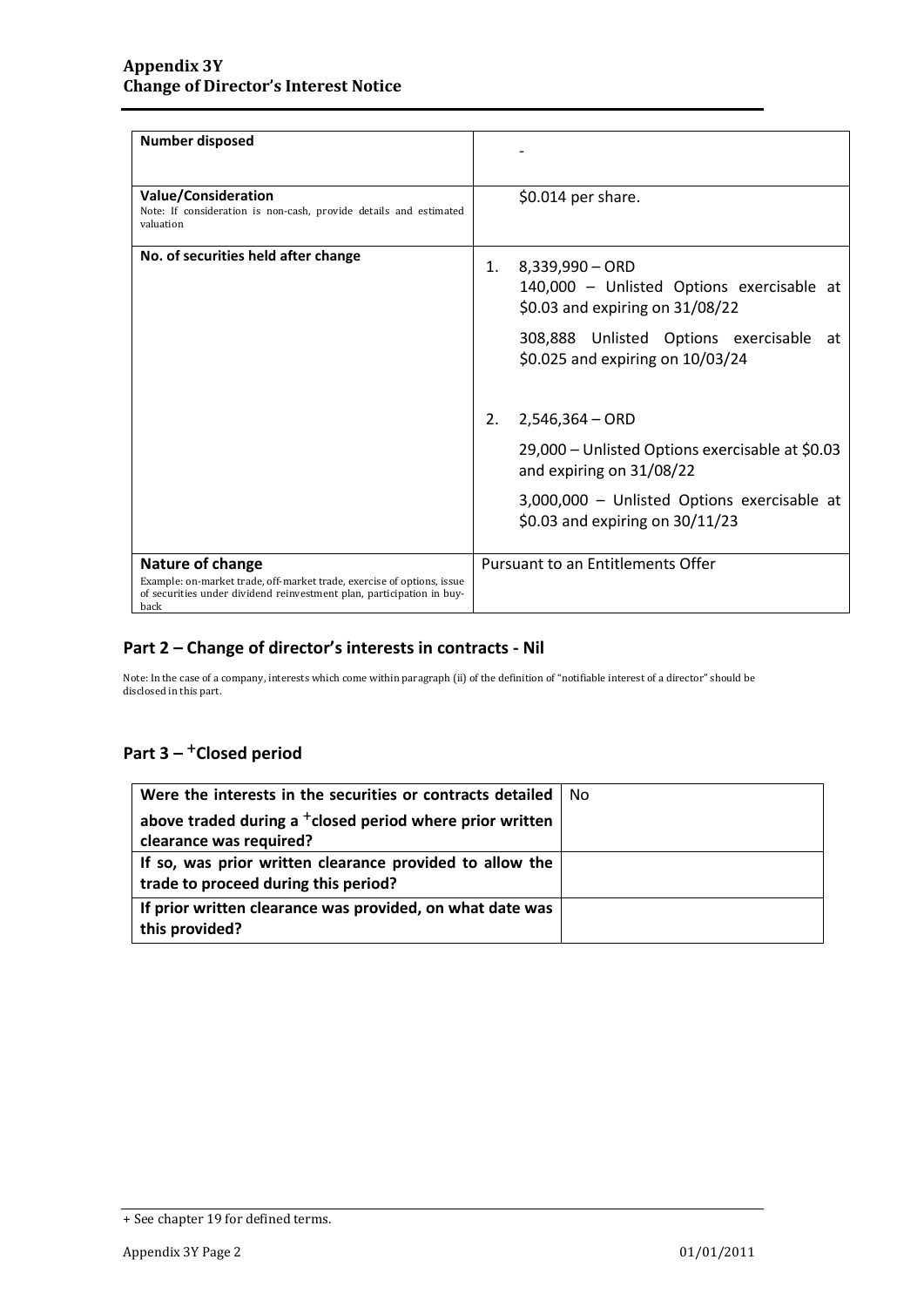#### *Rule 3.19A.2*

# **Appendix 3Y**

# **Change of Director's Interest Notice**

*Information or documents not available now must be given to ASX as soon as available. Information and documents given to ASX become ASX's property and may be made public.*

Introduced 30/09/01 Amended 01/01/11

| Name of entity ENTERPRISE METALS LIMITED |  |
|------------------------------------------|--|
| ABN 43 123 567 073                       |  |

We (the entity) give ASX the following information under listing rule 3.19A.2 and as agent for the director for the purposes of section 205G of the Corporations Act.

| <b>Name of Director</b> | Dr Changshun Jia |
|-------------------------|------------------|
| Date of last notice     | 1 December 2020  |

#### **Part 1 - Change of director's relevant interests in securities**

*In the case of a trust, this includes interests in the trust made available by the responsible entity of the trust*

Note: In the case of a company, interests which come within paragraph (i) of the definition of "notifiable interest of a director" should be disclosed in this part.

| Direct or indirect interest                                                         | <b>Direct</b>                                                                |
|-------------------------------------------------------------------------------------|------------------------------------------------------------------------------|
|                                                                                     |                                                                              |
| Nature of indirect interest                                                         |                                                                              |
| (including registered holder)                                                       |                                                                              |
| Note: Provide details of the circumstances giving rise to the relevant<br>interest. |                                                                              |
| Date of change                                                                      | 10 March 2022                                                                |
| No. of securities held prior to change                                              | <b>Direct</b>                                                                |
|                                                                                     | ORD - 922,211                                                                |
|                                                                                     | Indirect                                                                     |
|                                                                                     | 3,000,000 - Unlisted Options exercisable at                                  |
|                                                                                     | \$0.03 and expiring on 30/11/23                                              |
| <b>Class</b>                                                                        | ORD & Options                                                                |
| <b>Number acquired</b>                                                              | 115,276 ORD                                                                  |
|                                                                                     | 38,425 - Unlisted Options exercisable at \$0.025<br>and expiring on 10/03/24 |
|                                                                                     |                                                                              |

<sup>+</sup> See chapter 19 for defined terms.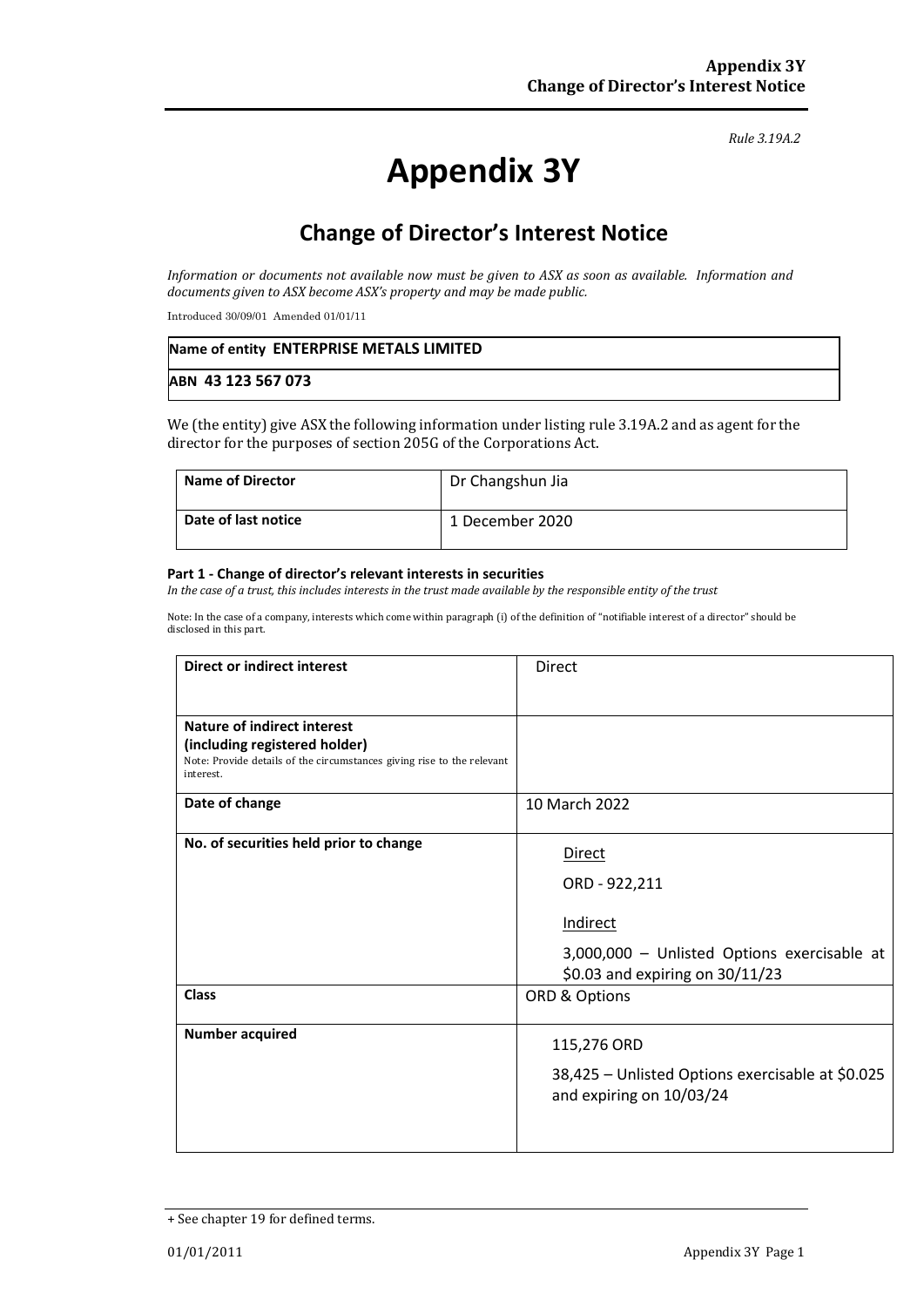| <b>Number disposed</b>                                                                                                                                                      | Nil                                                                                                                                                                                                         |
|-----------------------------------------------------------------------------------------------------------------------------------------------------------------------------|-------------------------------------------------------------------------------------------------------------------------------------------------------------------------------------------------------------|
| <b>Value/Consideration</b><br>Note: If consideration is non-cash, provide details and estimated<br>valuation                                                                | $$0.014$ per Share.                                                                                                                                                                                         |
| No. of securities held after change                                                                                                                                         | Direct<br>$ORD - 1,037,487$<br>38,425 - Unlisted Options exercisable at<br>\$0.025 and expiring on 10/03/24<br>Indirect<br>3,000,000 - Unlisted Options exercisable at<br>\$0.03 and expiring on $30/11/23$ |
| Nature of change<br>Example: on-market trade, off-market trade, exercise of options, issue<br>of securities under dividend reinvestment plan, participation in buy-<br>back | Pursuant to an Entitlements Offer.                                                                                                                                                                          |

### **Part 2 – Change of director's interests in contracts - Nil**

Note: In the case of a company, interests which come within paragraph (ii) of the definition of "notifiable interest of a director" should be disclosed in this part.

## Part 3 – <sup>+</sup>Closed period

| Were the interests in the securities or contracts detailed           | No |
|----------------------------------------------------------------------|----|
| above traded during a <sup>+</sup> closed period where prior written |    |
| clearance was required?                                              |    |
| If so, was prior written clearance provided to allow the             |    |
| trade to proceed during this period?                                 |    |
| If prior written clearance was provided, on what date was            |    |
| this provided?                                                       |    |

<sup>+</sup> See chapter 19 for defined terms.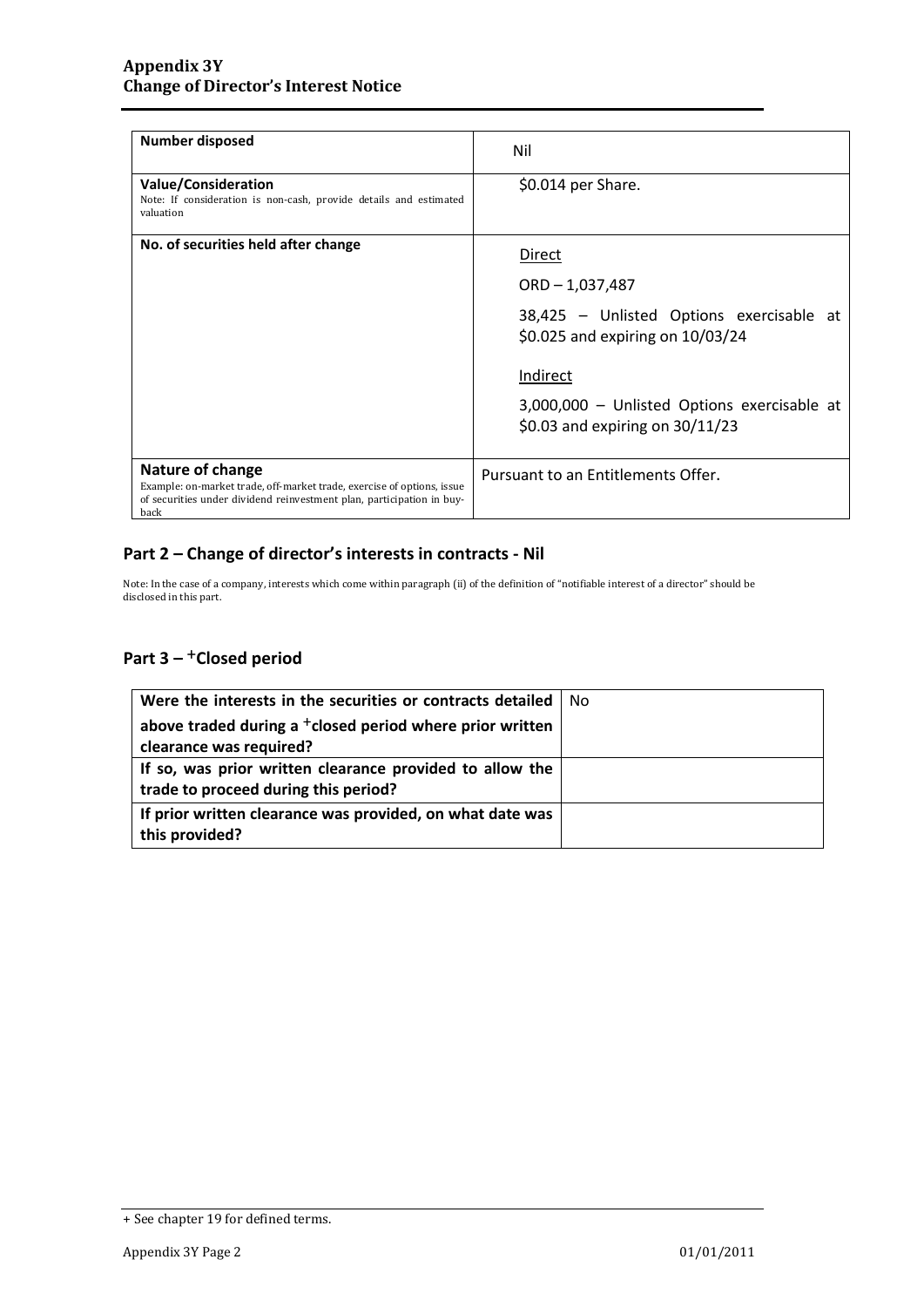#### *Rule 3.19A.2*

# **Appendix 3Y**

# **Change of Director's Interest Notice**

*Information or documents not available now must be given to ASX as soon as available. Information and documents given to ASX become ASX's property and may be made public.*

Introduced 30/09/01 Amended 01/01/11

| Name of entity ENTERPRISE METALS LIMITED |  |
|------------------------------------------|--|
| ABN 43 123 567 073                       |  |

We (the entity) give ASX the following information under listing rule 3.19A.2 and as agent for the director for the purposes of section 205G of the Corporations Act.

| <b>Name of Director</b> | Dermot Ryan     |
|-------------------------|-----------------|
| Date of last notice     | 1 December 2020 |

#### **Part 1 - Change of director's relevant interests in securities**

*In the case of a trust, this includes interests in the trust made available by the responsible entity of the trust*

Note: In the case of a company, interests which come within paragraph (i) of the definition of "notifiable interest of a director" should be disclosed in this part.

| <b>Direct or indirect interest</b>                                                  | Indirect                                               |
|-------------------------------------------------------------------------------------|--------------------------------------------------------|
|                                                                                     |                                                        |
| Nature of indirect interest                                                         | DM Ryan & VE Ryan <rf a="" c="" fund="" super=""></rf> |
| (including registered holder)                                                       |                                                        |
| Note: Provide details of the circumstances giving rise to the relevant<br>interest. |                                                        |
| Date of change                                                                      | 10 March 2022                                          |
| No. of securities held prior to change                                              |                                                        |
|                                                                                     | $22,983,047 - ORD$                                     |
|                                                                                     | 2,152,572 - Unlisted Options exercisable at            |
|                                                                                     | \$0.03 and expiring on 31/08/22                        |
|                                                                                     | 3,000,000 - Unlisted Options exercisable at            |
|                                                                                     | \$0.03 and expiring on $30/11/23$                      |
| Class                                                                               | ORD & Options                                          |
| <b>Number acquired</b>                                                              |                                                        |
|                                                                                     | 2,872,880 - ORD                                        |
|                                                                                     | 957,626 - Unlisted Options exercisable at              |
|                                                                                     | \$0.025 and expiring on 10/03/24                       |
| Number disposed                                                                     | Nil                                                    |
|                                                                                     |                                                        |

<sup>+</sup> See chapter 19 for defined terms.